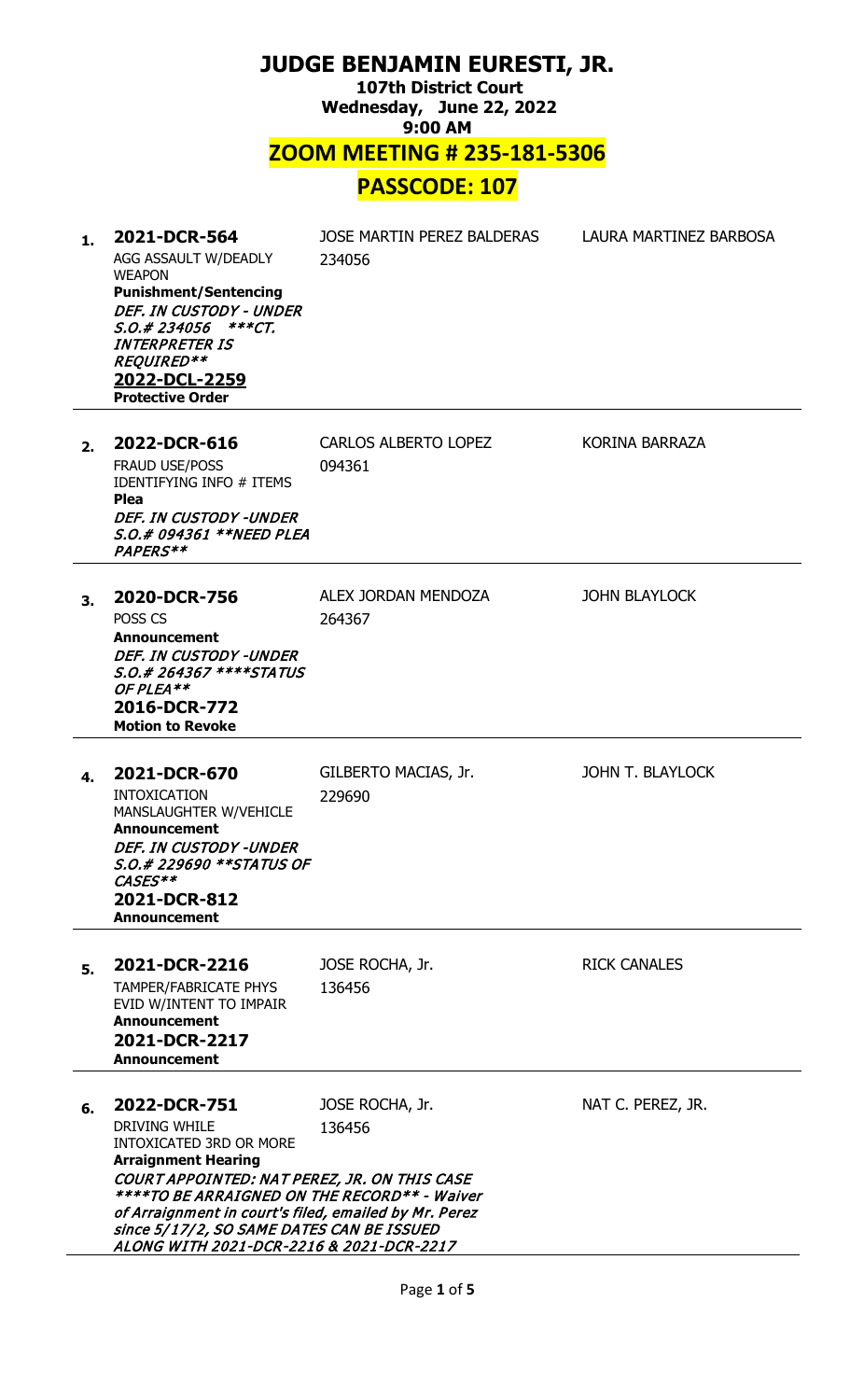| $\overline{7}$ . | 2020-DCR-1999<br>POSS CS<br><b>Announcement</b><br><b>DEF.IN CUSTODY -UNDER</b><br>S.O.#277122 ***ALONG<br><b>WITH CO-DEF.(JOSE BERNAL</b><br>#11) SET ON SAME DATE.<br>2021-DCR-2823<br><b>Announcement</b>                     | <b>RICARDO REYES</b><br>277122                      | <b>ANTHONY CORNEJO</b> |
|------------------|----------------------------------------------------------------------------------------------------------------------------------------------------------------------------------------------------------------------------------|-----------------------------------------------------|------------------------|
| 8.               | 2022-DCR-611<br>SMUGGLING OF PERSONS:<br><b>UNDER 18 YOA</b><br><b>Plea</b><br><i><b>**DEF. IN CUSTODY -UNDER</b></i><br>S.O.# 284657 ** NEED PLEA<br>PAPERS FILED BY ATTY** -<br>DEF. REQUIRES CT.<br><b>INTERPRETER **</b>     | MAYRA LIZETH ESPARZA<br><b>VILLALOBOS</b><br>284657 | <b>ANTHONY CORNEJO</b> |
| 9.               | 2021-DCR-2214<br>DRIVING WHILE<br>INTOXICATED W/CHILD<br><b>UNDER 15 YOA</b><br><b>Announcement</b><br>DEF. IN CUSTODY -UNDER<br>S.O.# 285603 **PENDING<br><b>NEW CHARGES** POCS</b><br>(2022-XMG-1344) & POM<br>(2022-XMG-1345) | DAISY JOANNA PEREZ<br>285603                        | ABEL DELGADILLO        |
|                  | 10. 2020-DCR-947<br>BURGLARY OF VEHICLE W/2+<br><b>Announcement</b><br>DEF. IN CUSTODY - UNDER<br>S.O.# 065832<br><b>PLEA</b><br>2020-DCR-1168<br><b>Announcement</b><br>2021-DCR-85<br><b>Announcement</b>                      | <b>CHARLIE JAY FRANKS</b><br>065832                 | <b>RENE GOMEZ</b>      |
|                  | 11. 2020-DCR-1922<br>UNAUTH USE OF VEHICLE<br><b>Announcement</b><br>DEF. IN CUSTODY - UNDER<br>S.O.# 078255 **STATUS OF<br><b>NEGOTIATIONS)</b><br>2021-DCR-2823<br><b>Announcement</b>                                         | <b>JOSE MANUEL BERNAL</b><br>078255                 | <b>RENE GOMEZ</b>      |
|                  | 12. 2021-DCR-2207<br>POSS CS<br><b>Announcement</b><br><b>DEF. IN CUSTODY -UNDER</b><br>S.O.# 283141<br>2021-DCR-2524<br><b>Announcement</b>                                                                                     | Jaime Izaguirre, Jr.<br>283141                      | <b>RENE GOMEZ</b>      |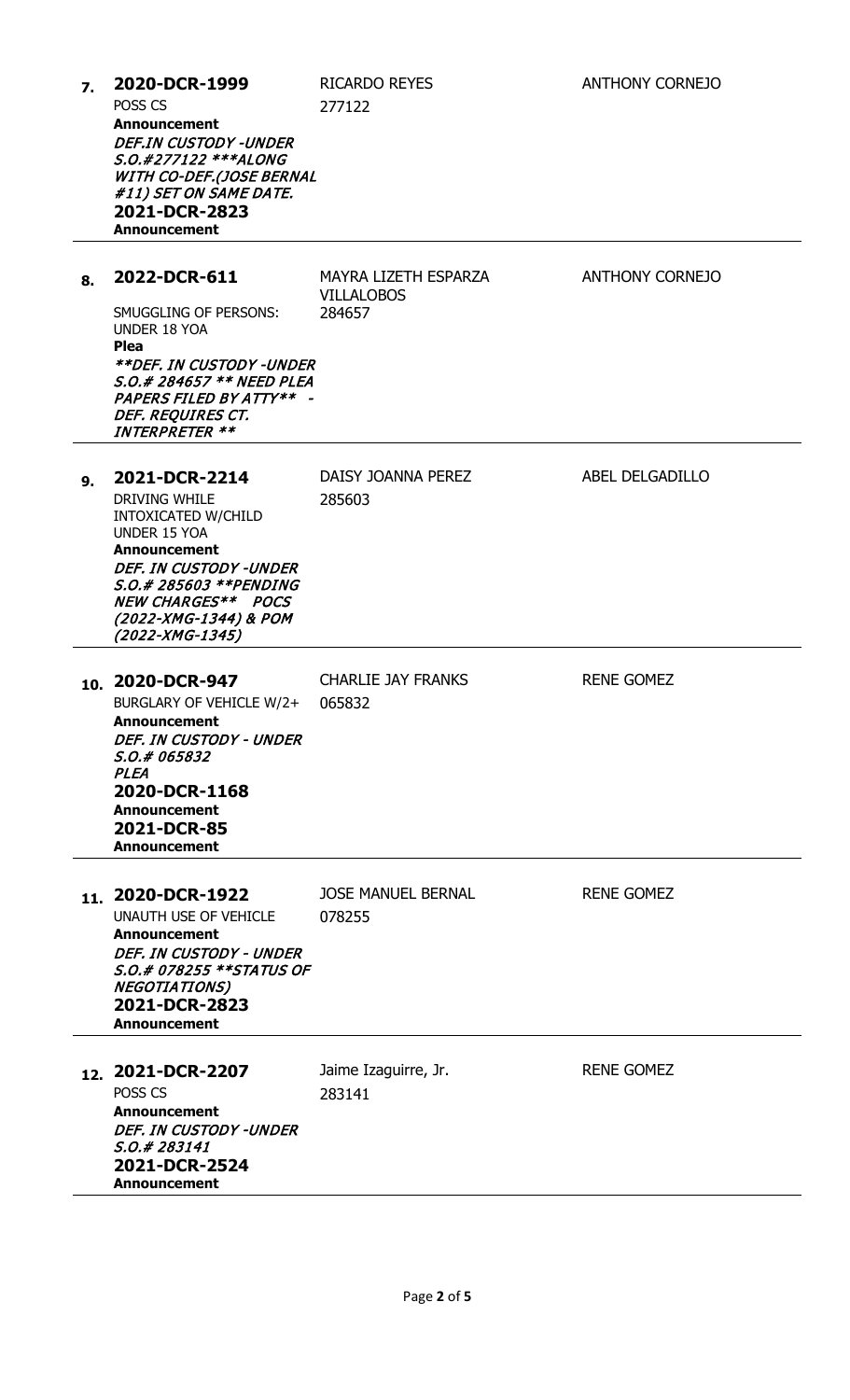|     | BURGLARY OF HABITATION<br><b>Plea</b><br>DEF. IN CUSTODY - UNDER<br>S.O.# 094868 **NEED PLEA<br>PAPERS FILED BY ATTY**<br>2021-DCR-305<br><b>Plea</b><br>2021-DCR-306<br><b>Plea</b><br>2022-DCR-90<br><b>Plea</b><br>2022-DCR-91<br><b>Plea</b><br>2022-DCR-92<br><b>Plea</b> | 094868                              |                          |
|-----|--------------------------------------------------------------------------------------------------------------------------------------------------------------------------------------------------------------------------------------------------------------------------------|-------------------------------------|--------------------------|
|     | 14. 2021-DCR-2527<br>POSS <sub>CS</sub><br><b>Announcement</b><br>DEF. IN CUSTODY - UNDER<br><i>S.O.# 284261</i><br>2022-DCR-171<br><b>Announcement</b>                                                                                                                        | AARON MATTHEW MONTEZ<br>284261      | <b>RUBEN HERRERA</b>     |
|     | 15. 2021-DCR-2666<br><b>MAN DEL CS</b><br><b>Punishment/Sentencing</b><br><b>DEF. IN CUSTODY -UNDER</b><br>S.O.# 277320                                                                                                                                                        | CHELSEA DANIELLE CASTILLO<br>277320 | <b>ISMAEL HINOJOSA</b>   |
| 16. | 2019-DCR-592<br><b>FRAUD POSS</b><br>CS/PRESCRIPTION SCH III/IV<br><b>Motion to Revoke</b><br><b>DEF. IN CUSTODY -UNDER</b><br>S.O.# 276757<br>2022-DCR-614<br><b>Announcement</b>                                                                                             | <b>LENNON BARRON</b><br>276757      | ENRIQUE C. JUAREZ        |
|     | 17. 2021-DCR-674<br>POSS <sub>CS</sub><br><b>Motion to Revoke</b><br>DEF. IN CUSTODY - UNDER<br>S.O.# 256691 **STATUS OF<br>NEGOTIATING**<br>2021-DCR-1908<br><b>Motion to Revoke</b><br>2022-DCR-341<br><b>Announcement</b>                                                   | <b>KIMBERLY WOODFORK</b><br>256691  | <b>GABRIELA MARTINEZ</b> |
|     | 18. 2022-DCR-613<br><b>AGG ROBBERY</b><br><b>Announcement</b><br><b>DEF.IN CUSTODY -UNDER</b>                                                                                                                                                                                  | DAVID PEREZ, Jr.<br>224075          | <b>GABRIELA MARTINEZ</b> |

**13. 2021-DCR-304** MARCIAL GONZALEZ, Jr. RUBEN HERRERA

S.O.# 224075 (STATUS OF

CASE)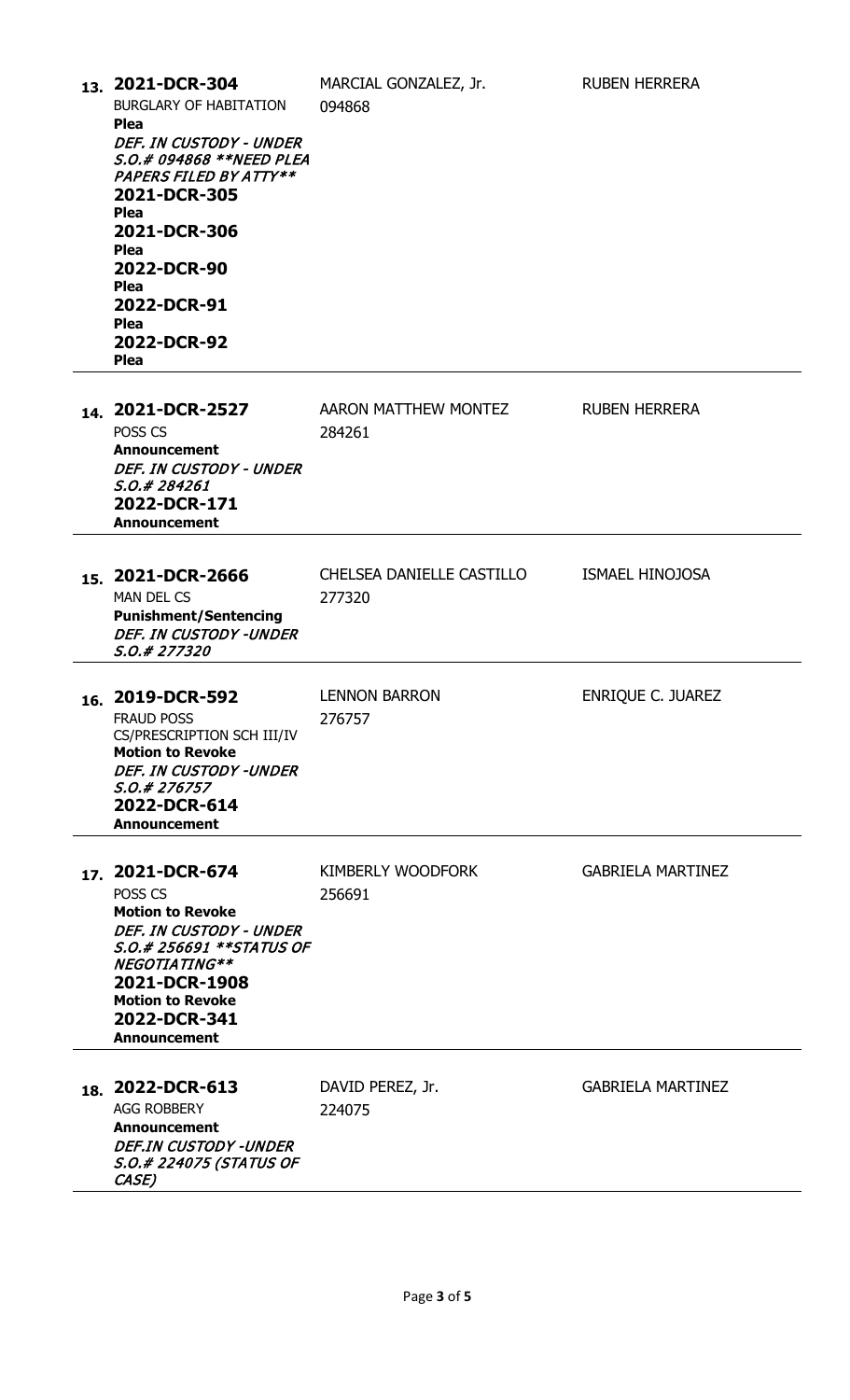| 19. 2021-DCR-2201<br>DRIVING WHILE<br><b>INTOXICATED 3RD OR MORE</b><br><b>Announcement</b><br>STATUS OF PLEA OFFER<br>(DEFENSE COUNSEL TO<br>DISCUSS WITH DEF) - DEF.<br><b>CURRENTLY @ HIDALGO CO.</b><br><b>JAIL</b>                                                                                                                           | DOMINGO III GARCIA<br>282613    | DANIEL MORA, III   |
|---------------------------------------------------------------------------------------------------------------------------------------------------------------------------------------------------------------------------------------------------------------------------------------------------------------------------------------------------|---------------------------------|--------------------|
| 20. 2021-DCR-2210<br><b>ROBBERY</b><br><b>Announcement</b><br><b>STATUS OF PLEA</b><br>2021-DCR-2673<br><b>Announcement</b><br>2021-DCR-2824<br><b>Announcement</b>                                                                                                                                                                               | ADAN LIZCANO, Jr.<br>273010     | ROGELIO ORTIZ, JR. |
| 21. 2017-DCR-928<br><b>MAN DEL CS</b><br><b>Motion to Revoke</b><br>Def. will be picked up by<br><b>Warrants @ McConnell Unit,</b><br>no need to issue Bench<br>Warrant - being released on<br>our Detainer on 5/31/22                                                                                                                            | MICHAEL QUINTANILLA<br>271148   | NAT C. PEREZ, JR.  |
| 22. 2019-DCR-455<br>AGG ASSAULT W/DEADLY<br><b>WEAPON</b><br><b>Motion to Adjudicate</b><br>DEF. IN CUSTODY -UNDER<br><i>S.O.# 265449 **STATUS OF</i><br>QUALIFICATION OF SAFPF                                                                                                                                                                   | <b>NOEL GARZA</b><br>265449     | NAT C. PEREZ, JR.  |
| 23. 2015-DCR-2254<br><b>BURGLARY OF BUILDING</b><br><b>Motion to Adjudicate</b><br>DEF. IN CUSTODY - UNDER S.O.# 111374<br>***2ND PSYCHIATRIC EVALUATION **<br>FILED IN CAUSE NO: 2020-DCR-440-A,<br>**DEF. IS COMPETENT TO STAND TRIAL &<br><b>WAS SANE @ TIME OF OFFENSE</b><br>2020-DCR-440<br><b>Announcement</b>                             | <b>REYMUNDO LOPEZ</b><br>111374 | <b>NOE ROBLES</b>  |
| 24. 2019-DCR-2022<br>POSS CS<br><b>Motion to Revoke</b><br>DEF. IN CUSTODY -UNDER<br>S.O.# 277549 **STATUS OF<br>ALL CASES***<br>2019-DCR-2437<br><b>Motion to Revoke</b><br>2019-DCR-2438<br><b>Motion to Revoke</b><br>2019-DCR-2439<br><b>Motion to Revoke</b><br>2021-DCR-2819<br><b>Announcement</b><br>2021-DCR-2950<br><b>Announcement</b> | ROBERT ALEXIS URISTA<br>277549  | LOUIS S. SOROLA    |